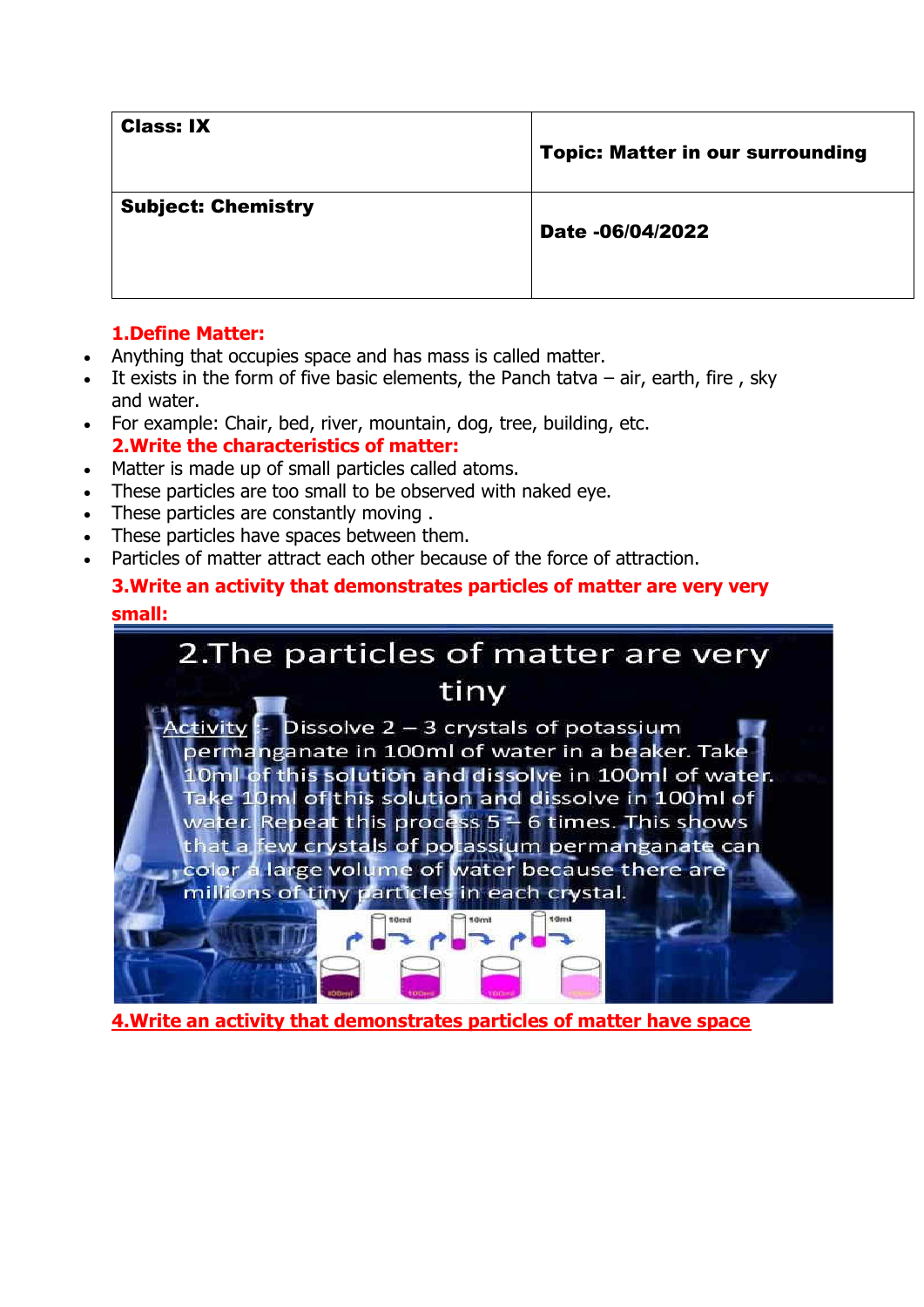### **between them**



# **5.What is diffusion? Write the factors that affect the rate of diffusion.**

Particles of matter intermix on their own with each other. They do so by getting into the spaces between the particles. This intermixing of particles of two different types of matter on their own is called diffusion. Examples

### **Mixing of two gases:**

•

- Fragrance of an incense stick (agarbatti) lightened in one corner of a room, spreads in the whole room quickly.
- The particles of gases (or vapours) produced by burning the incense stick move rapidly in all directions and mix with the moving particles of air in the room **Factors affecting the rate of diffusion-**

**1.Temperature-As the temperature increases rate of diffusion increases**  Activity that demonstrated rate of diffusion increases with temperture-**We take two beakers,in one we add hot water and another we add cold water.** 

**In both the beakers equal amount of potassium permangnate is added. Observation –The particles of potassium permangnate (KMnO4) more rapidly diffuses in hot water containing beaker as compared to cold water containg beaker** 

**Thus it is concluded that rate of diffusion increases with temperature.** 



**2. State of matter-Rate of diffusion is maximum in gases, moderate in liquids and** minimum in solids.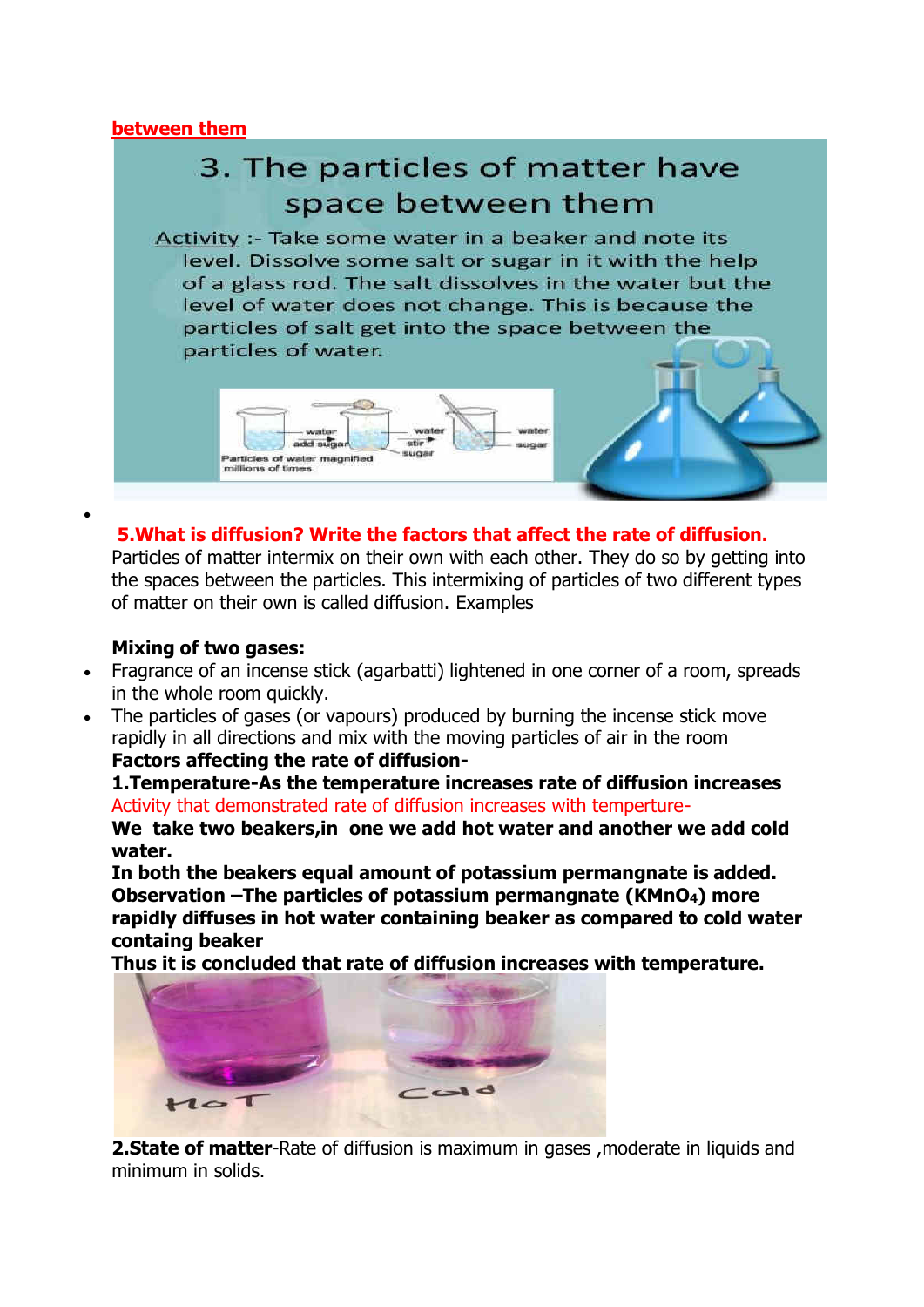### • **6. Define density.**

•

• The **density** of a substance is the relationship between the mass of the substance and how much space it takes up (volume). The mass of atoms, their size, and how they are arranged determine the **density** of a substance. **Density** equals the mass of the substance divided by its volume:  $D = m/v$ .



• As given in above picture in ice has cage like structure and has lot of vacant space the number of these space are comparatively less in water, therefore water is denser as compared to ice and ice floats on water.

#### **Three States of Matter**



### **7.Differentiate the three state of matter**